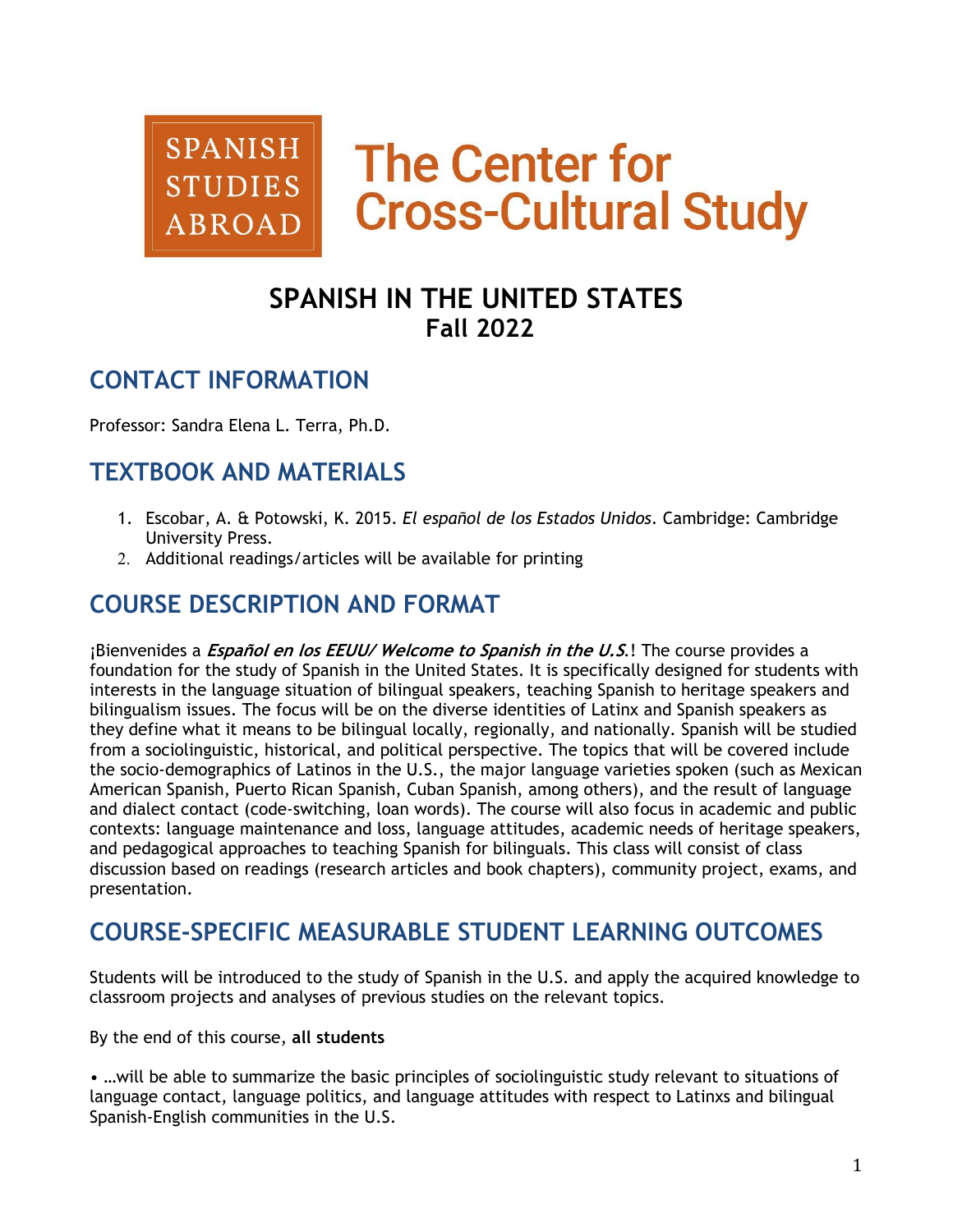• …will be able to describe and explain the main historical and political issues that identify and affect each of the major Latinx populations in the U.S.

• …will be able to critically analyze scholarly articles from academic journals and present their critiques in both written and oral form.

• …will be able to work collaboratively to complete a research project of relevance to local Latinx communities.

• …will demonstrate sociolinguistic awareness of varieties of Spanish in the Hispanic communities across the United States

• … will be able to write a Spanish paper that applies appropriate research methodology and practice to a limited language/identity situation and/or concept in Spanish

### **GRADING SCALE**

| $93 - 100 = A$  | $187 - 89 = B +$ | 77 - 79 =  C+   | $164 - 70 = D$     |
|-----------------|------------------|-----------------|--------------------|
| $ 90 - 92  = A$ | ⊩ 83 - 86 = B    | $ 73 - 76  = C$ | $  60 - 63 = D -$  |
|                 | $80 - 82 = B$    | $70 - 72 = C$   | Less than $60 = F$ |

# **EVALUATION CRITERIA**

| Participation, Attendance, Homework |                               |           |                         |     |
|-------------------------------------|-------------------------------|-----------|-------------------------|-----|
| <b>Community Interview Project</b>  |                               |           |                         | 40% |
|                                     | Interview 5% Transcription 5% | Paper 15% | <b>Presentation 15%</b> |     |
| <b>Exams</b>                        |                               |           |                         | 40% |

### **COURSE REQUIREMENTS**

**Participation, Attendance and Homework***.* Students will actively participate in each class session by completing the assigned readings and offering their critical interpretations and revisions of main ideas, presenting examples or discussing in depth a point. In some cases, the assignment will be the result of pair work. Before each session, students are expected to have read all materials for the unit and completed assigned homework. Homework assignments will be given out during the semester and will entail completing activities about the topics we discuss in class with short answer responses.

**Community Interview Project:** Students will be trained in conducting sociolinguistic interviews and asked to interview a Spanish-speaker about their life experiences and perspectives of the Spanish variety and dialects found in the US (5% of the final grade). Afterwards, students will transcribe the interview (5% of the final grade). Lastly students will use the transcription to write a 6-7 page research paper (excluding the cover page, abstract, maps and charts, and work cited) using the APA format (15% of the final grade) and conduct a presentation to the class (15% of the final grade) that explores at least one linguistic feature relating to bilingualism and one social feature discussed during the course.

**Exams***:* Two comprehensive exams on all assigned readings will be held in this course. The format of the tests will include multiple-choice, T/F, open-ended questions, and an oral component. Please check the weekly schedule for relevant dates.